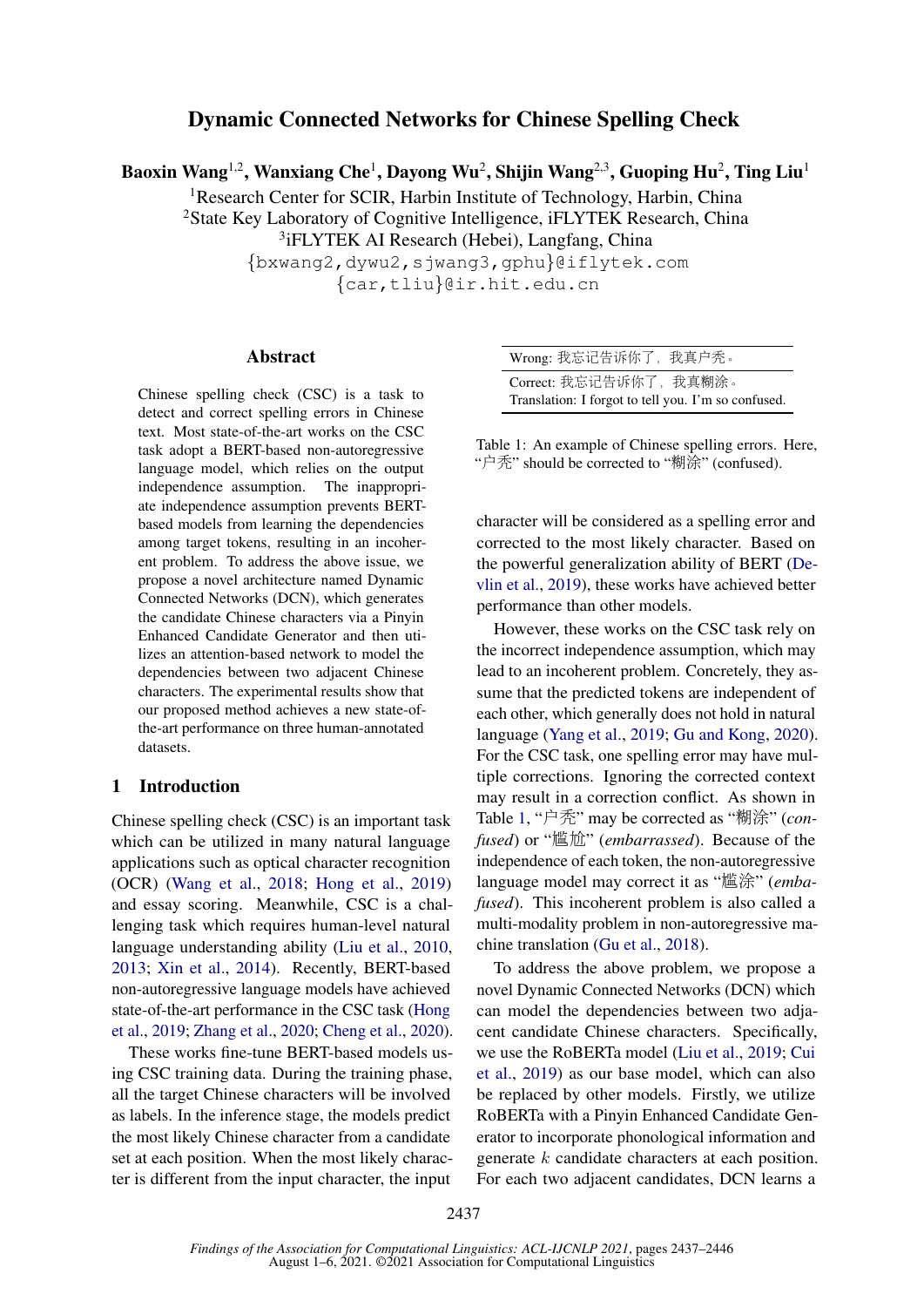variable connection score to determine the strength of the dependency between them via a Dynamic Connected Scorer (DCScorer). The DCScorer calculates the connection scores by feeding the contextual representation and the candidate character embeddings of the current and the next position into an attention layer simultaneously. Eventually, the model generates  $k^n$  candidate paths, and we utilize the Viterbi algorithm [\(Rabiner,](#page-9-4) [1989\)](#page-9-4) to quickly find the one with the highest score as our final correction result.

Conditional random fields (CRF) [\(Lafferty et al.,](#page-8-9) [2001\)](#page-8-9) can also model the dependencies of output labels, however it is not suitable for language modeling or the CSC task. The dependencies between Chinese characters are more related to the context and far more complicated than the label relations of other tasks such as NER. Thus, the capacity of a fixed transition matrix in CRF is inadequate. Moreover, the number of Chinese characters is usually more than 5K, making the transition matrix too large to learn. In contrast, output candidates (labels) and connection scores of DCN are dynamic and change according to the context. That empowers our model with a strong ability to learn the dependencies.

We conduct experiments on SIGHAN 2013, SIGHAN 2014, and SIGHAN 2015 benchmarks. Experimental results on the three human-annotated datasets demonstrate that the performance of our proposed method is significantly better than the state of the art models.

To summarize, our contributions are as follows:

- We propose a novel end-to-end dynamic connected networks (DCN) which can alleviate the incoherent problem of non-autoregressive language models in the CSC task.
- We propose a simple and effective Pinyin Enhanced Candidate Generator to incorporate phonological information and generate better candidate characters.
- Experimental results show that our proposed method achieves state-of-the-art performance on three human-annotated datasets.

For reproducibility, our code for this paper is available at [https://github.com/destwang/DCN.](https://github.com/destwang/DCN)

# 2 Related Work

Chinese spelling check (CSC) is a challenging task that requires human-level language understanding

ability. With the development of deep learning techniques, the CSC task has recently made more progress. CSC is similar to the grammatical error correction (GEC) task [\(Dahlmeier and Ng,](#page-8-10) [2012\)](#page-8-10). The difference between them is that CSC only focuses on Chinese spelling errors, while GEC also includes errors that need insertion and deletion.

Most models in the GEC task use an autoregressive Seq2Seq model to correct a sentence. Similarly, Seq2Seq models can also be used in the CSC task. [Wang et al.](#page-9-5) [\(2019\)](#page-9-5) propose an autoregressive pointer network which generates a Chinese character from the confusion set rather than the entire vocabulary. Although the autoregressive Seq2Seq model has the ability to correct the spelling errors, it is usually slow. The input and output are so similar that it would be "wasteful" to completely regenerate a sequence [\(Malmi et al.,](#page-9-6) [2019\)](#page-9-6).

Since the input and output have the same number of Chinese characters, and the correct and incorrect Chinese characters correspond to each other, it is more intuitive to use non-autoregressive language models such as BERT to directly correct the Chinese spelling errors. [Hong et al.](#page-8-0) [\(2019\)](#page-8-0) propose the FASPell model to predict candidate characters based on the BERT model and exploit the phonological and visual similarity information to select candidate characters. [Zhang et al.](#page-9-2) [\(2020\)](#page-9-2) propose a model named Soft-Masked BERT, which consists of a detection network and a correction network based on BERT. [Cheng et al.](#page-8-3) [\(2020\)](#page-8-3) propose to incorporate phonological and visual similarity knowledge into BERT via a specialized graph convolutional network. [Bao et al.](#page-8-11) [\(2020\)](#page-8-11) design a chunk-based framework and extend the traditional confusion sets with semantical candidates to cover different types of errors.

Although these non-autoregressive methods mentioned above have achieved state of the art in the CSC task so far, these methods still suffer from the incoherent problems that exist in nonautoregressive models [\(Gu et al.,](#page-8-6) [2018;](#page-8-6) [Gu and](#page-8-5) [Kong,](#page-8-5) [2020\)](#page-8-5). In this paper, we propose a novel model DCN which learns the dependencies between the adjacent Chinese characters and alleviates the incoherent problem.

# 3 Our approach

# 3.1 Problem

Given an input text sequence  $X =$  ${x_1, x_2, ..., x_N}$ , the goal of the CSC task is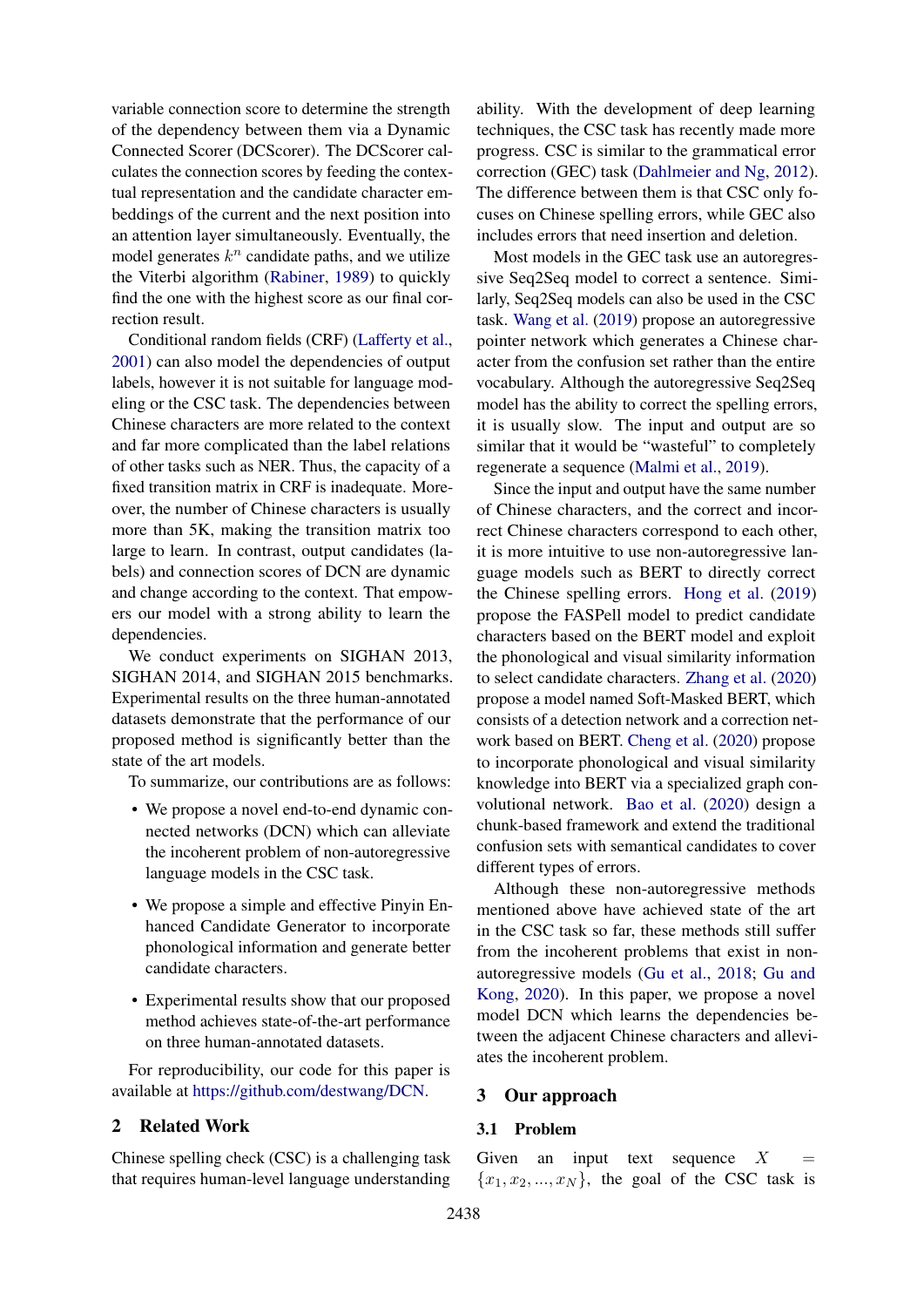<span id="page-2-0"></span>

Figure 1: The architecture of DCN. Here, we only illustrate how to calculate one connection score between candidates "糊" and "涂" by the Dynamic Connected Scorer.

to automatically correct the incorrect part of the Chinese sentence and generate a correct target sequence  $Y = \{y_1, y_2, ..., y_N\}$ . Since the input sentence  $X$  and the output sentence  $Y$  have the same number of tokens (Chinese characters), pretrained non-autoregressive language models such as BERT are natural to be used in the CSC task. Given that non-autoregressive language models are based on the assumption of output independence, they will mismatch output Chinese characters and lead to the incoherent problem. This problem has also been mentioned in non-autoregressive machine translation [\(Gu et al.,](#page-8-6) [2018,](#page-8-6) [2019;](#page-8-12) [Gu and](#page-8-5) [Kong,](#page-8-5) [2020\)](#page-8-5) and pretrained language model [\(Yang](#page-9-3) [et al.,](#page-9-3) [2019\)](#page-9-3).

### 3.2 Dynamic Connected Networks

To solve the above incoherence problem, we propose a novel model named Dynamic Connected Networks (DCN), which can learn the dependencies between output Chinese characters and alleviate the incoherence problem.

The model structure is illustrated in Figure [1.](#page-2-0) We use the RoBERTa [\(Liu et al.,](#page-8-7) [2019;](#page-8-7) [Cui et al.,](#page-8-8) [2019\)](#page-8-8) model as our base model. Firstly, RoBERTa with a Pinyin Enhanced Candidate Generator generates a series of candidate characters, and we sample  $k$  characters as candidates (the candidate generation method will be discussed in detail in the next subsection). For each two adjacent candidate characters, we learn the connection scores to determine the strength of the dependency between them by a dynamic connected scorer (DCScorer). The fi-

nal correction score will be calculated by the joint prediction of connection scores and the prediction scores of the candidate generator at each position.

The DCScorer needs to consider the context information, the candidate characters of the current and next position simultaneously. Thus, we use the attention mechanism to learn the current candidate context representation  $p$  and next candidate context representation  $q$ . The strength of the dependency between two adjacent candidates is usually more related to the RoBERTa hidden representation of the current and next position, so the key and value in the attention mechanism contain only these two hidden representations. The DCScorer is formally defined as follows:

$$
p_{i,m} = \text{Attention}(Q_{i,m}W^Q, K_iW^K, V_iW^V)
$$
  
\n
$$
q_{i,n} = \text{Attention}(Q_{i+1,n}W^Q, K_iW^K, V_iW^V)
$$
  
\n
$$
K_i = V_i = \begin{bmatrix} h_i \\ h_{i+1} \end{bmatrix}
$$
  
\n
$$
Q_{i,m} = w_{i,m}
$$
  
\n
$$
Q_{i+1,n} = w_{i+1,n}
$$
  
\n(1)

where  $i$  is the character position,  $m$  and  $n$  are the indices of candidates of current position and next position respectively. Attention denotes the attention mechanism, where the  $Q, K, V$  denote query, key and value, and  $W$  denote the parameters to be learned in the attention layer.  $h$  is the hidden representation of the last transformer block, w denotes the candidate token embedding.

We add the candidate token embedding to the candidate context representation. Then we feed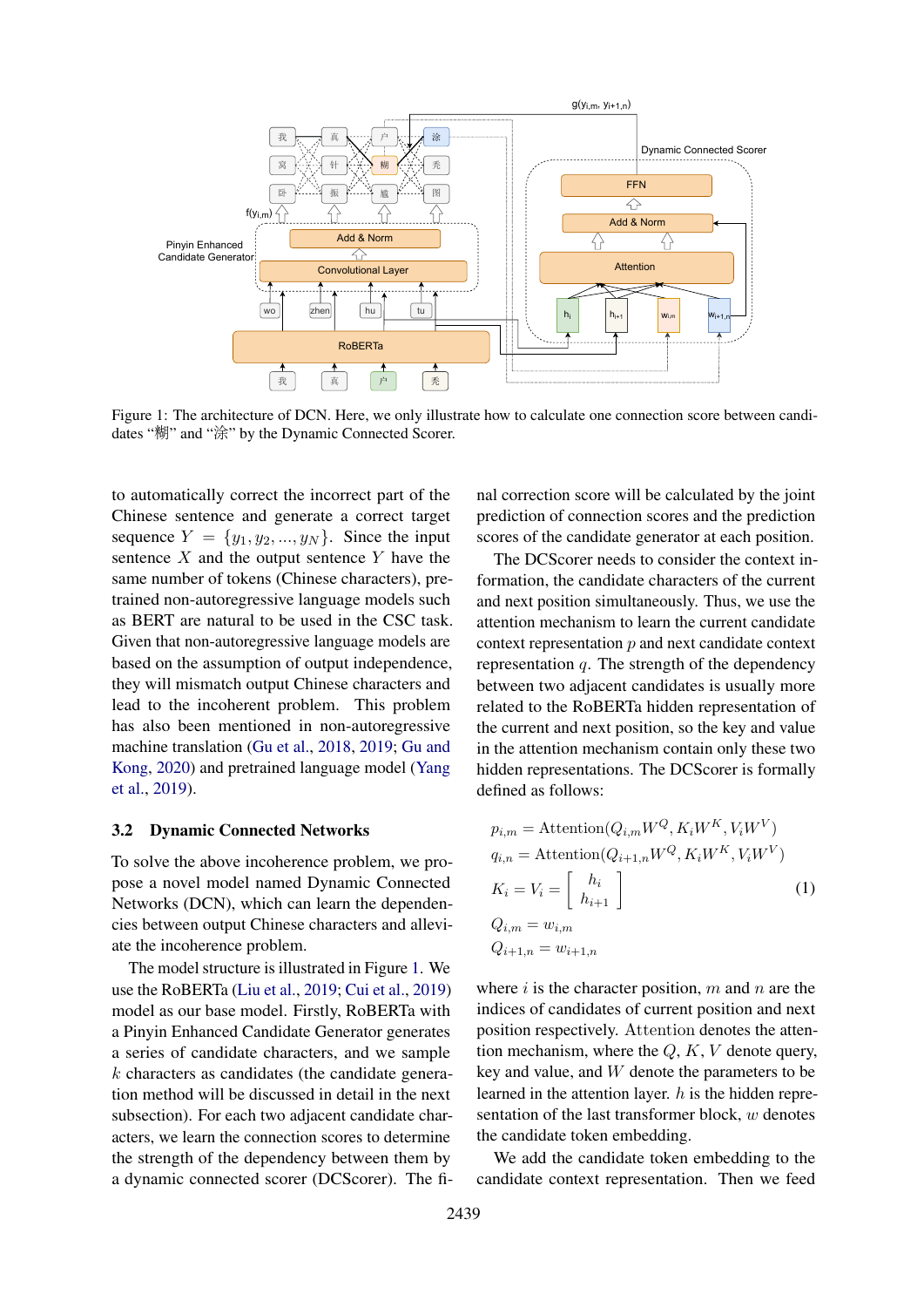the output into layer normalization and get two representations  $p'_{i,m}$  and  $q'_{i,n}$ .

$$
p'_{i,m} = \text{LayerNorm}(p_{i,m} + w_{i,m})
$$
  
\n
$$
q'_{i,n} = \text{LayerNorm}(q_{i,n} + w_{i+1,n})
$$
\n(2)

We concatenate the two vectors and feed them into a feed-forward network (FFN) layer used by [\(Vaswani et al.,](#page-9-7) [2017\)](#page-9-7). Then we use a linear layer to calculate the connection score between the two candidates.

$$
s = \text{FFN}(\text{Concat}(p'_{i,m}, q'_{i,n}))
$$
  

$$
g(y_{i,m}, y_{i+1,n}) = sv
$$
 (3)

where  $v$  is a trainable weight vector and  $g(y_{i,m}, y_{i+1,n})$  is the connection score between the  $m$ th candidate of *i*th position and  $n$ th candidate of  $i + 1$ th position.

Since we feed  $k^2$  pairs of candidate combinations into DCScorer, we will generate  $k^2$  scores at each position. Eventually, the model will generate  $k^n$  candidate paths, and the score of each path is calculated using the following equations:

$$
S(X,Y) = \sum_{i=1}^{N} f(y_{i,m}) + \sum_{i=1}^{N-1} g(y_{i,m}, y_{i+1,n})
$$
 (4)

where y is the candidate character,  $f(y_{i,m})$  is the prediction score of Pinyin Enhanced Candidate Generator for mth candidate of ith position.

#### 3.3 Candidate Generation

We generate the candidate Chinese characters via a Pinyin Enhanced Candidate Generator based on RoBERTa.

Pinyin Enhanced Candidate Generator According to statistics, more than 80% spelling errors are related to phonological similarity [\(Liu et al.,](#page-8-1) [2010\)](#page-8-1). Since phonological errors account for a large proportion of Chinese character errors, a suitable method of introducing phonological information would be of great help in generating the candidates and correcting spelling errors.

The conversion from a single Chinese Pinyin to the Chinese character has a large ambiguity. It is difficult to convert properly because one Pinyin usually corresponds to many Chinese characters. However, when there are multiple consecutive Pinyin, we will have more confidence to convert Pinyin into correct Chinese characters. For example, the Pinyin of Chinese characters "户" and "糊" is "hu", and the Pinyin of "秃" and "涂" is "tu". When "hu" and "tu" are together, it will have a high probability

of being converted to "糊涂" which means "confused" in Chinese. This is also a basic assumption used in Chinese Pinyin input methods.

Based on this, we propose a Pinyin Enhanced Candidate Generator, which can effectively reduce the ambiguity and generate better Chinese characters. The architecture is shown in Figure [1.](#page-2-0) Concretely, we adopt a convolutional layer to encode consecutive Pinyin and add the output of convolutional layer, hidden representation of RoBERTa and character embedding together. Then we feed the sum to layer normalization and get the prediction score  $f(y_{i,m})$  via a linear layer. The equations are as follows:

$$
c_i = \text{Conv}(p''_{i-1}, p''_i, p''_{i+1})
$$
  
\n
$$
o_i = \text{LayerNorm}(c_i + w_i + h_i)
$$
 (5)  
\n
$$
f(y_{i,m}) = o_i v'_m
$$

where  $p''$  is the Pinyin embedding,  $w_i$  is the Chinese character embedding,  $h_i$  is the last hidden representation of RoBERTa,  $v'_m$  is the trainable weight vector for mth candidate.

There are various ways to represent Pinyin, and we find that simply representing each Pinyin without tone as a separate embedding can achieve good performance. We also try to encode Pinyin by Multi-Layer Perceptron (MLP) and GRU [\(Chung](#page-8-13) [et al.,](#page-8-13) [2014\)](#page-8-13) encoder, which treat each letter of Pinyin as an embedding vector. Since they cannot achieve better results, we simply represent each Pinyin as a separate embedding in our following experiments.

Candidate Sampling Method Given the large number of usual Chinese characters, we sample the candidate characters for learning. We try several sampling methods and find that selecting the characters with the top-k prediction scores from vocabulary performs best. This also shows that the more difficult candidates can be used as negative training examples to effectively improve the discriminatory ability of the model. Therefore, all the main experimental results are based on the top-k sampling.

# 3.4 Learning

**Loss function** The probability for the sequence  $Y$ can be approximated by the following equation

$$
p(Y|X) = \frac{e^{S(X,Y)}}{\sum_{Y'_i} e^{S(X,Y'_i)}}\tag{6}
$$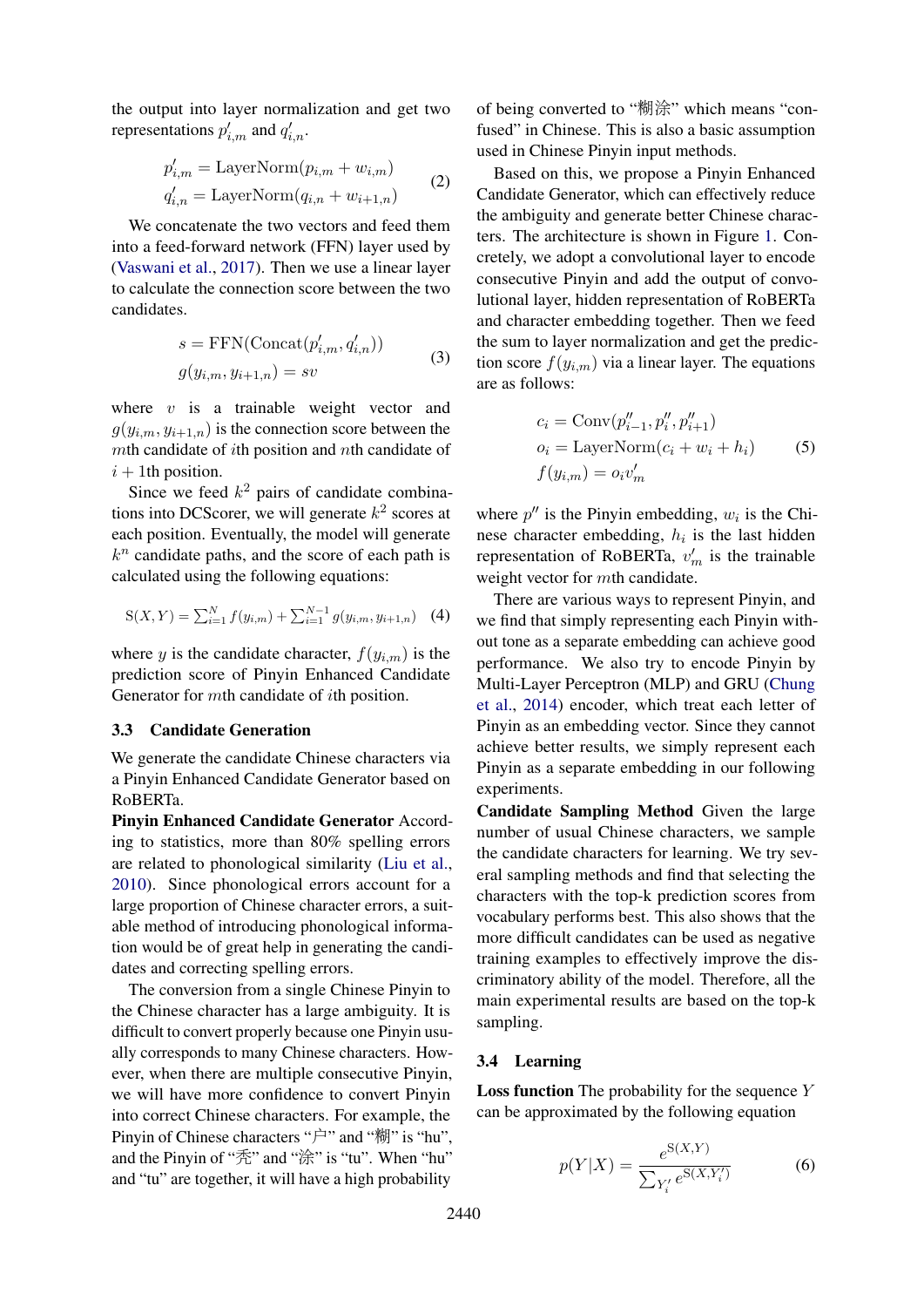<span id="page-4-0"></span>

| <b>Training Sets</b> | # Line    | Avg. Length | # Erroneous Sent. |  |  |  |  |
|----------------------|-----------|-------------|-------------------|--|--|--|--|
| Wikipedia            | 7,756,725 | 47.0        |                   |  |  |  |  |
| (Wang et al., 2018)  | 271,329   | 44.4        | 271,329           |  |  |  |  |
| <b>SIGHAN 2013</b>   | 700       | 49.2        | 350               |  |  |  |  |
| <b>SIGHAN 2014</b>   | 3,435     | 49.7        | 3,432             |  |  |  |  |
| SIGHAN 2015          | 2.339     | 30.0        | 2,339             |  |  |  |  |
| <b>Test Sets</b>     | # Line    | Avg. Length | # Erroneous Sent. |  |  |  |  |
| SIGHAN 2013          | 1,000     | 74.1        | 996               |  |  |  |  |
| <b>SIGHAN 2014</b>   | 1,062     | 50.1        | 529               |  |  |  |  |
| SIGHAN 2015          | 1,100     | 30.5        | 550               |  |  |  |  |

Table 2: Statistics of datasets.

where  $Y_i'$  are the path generated by the candidate characters.

The loss function is the maximum likelihood of the probability distribution denoted as

$$
Loss = \begin{cases} -\log(p(Y|X)) & \text{S}(X, Y) < \text{S}_{max}(X, Y')\\ 0 & \text{S}(X, Y) \ge \text{S}_{max}(X, Y') \end{cases} \tag{7}
$$

The loss function is similar to the one used by LSTM-CRF [\(Huang et al.,](#page-8-14) [2015\)](#page-8-14). It learns only the sampled negative candidate characters and the dependencies between them, which will unduly degrade the ranking of potential candidates. This possibly makes more similar candidates have a lower ranking. In order to avoid the above problem, we make a restriction on the loss function by setting its loss to 0 when the gold score is higher than or equal to the max score of all the candidate paths.

Pretraining The dependencies between Chinese characters can be more sufficiently learned via a large scale training corpus. In this paper, we pretrain our proposed model using Chinese Wikipedia data shown in Table [2.](#page-4-0) We randomly replace 15% of the characters, including 70% MASK, 15% characters from the confusion set, and 15% random characters. We exploit the confusion set released from SIGHAN 2013 [\(Wu et al.,](#page-9-8) [2013\)](#page-9-8) which consist of pronunciation similarity and shape similarity characters. Based on the RoBERTa model, we freeze the main parameters and only fine-tune the Pinyin Enhanced Candidate Generator and the Dynamic Connected Scorer.

# 3.5 Predicting

In the predicting stage, the top-k candidate characters from vocabulary are generated by the Pinyin Enhanced Candidate Generator. Eventually, there are  $k^n$  paths. In order to quickly select the path with the highest score, we use the Viterbi algorithm [\(Rabiner,](#page-9-4) [1989\)](#page-9-4) based on dynamic programming to decode the output sequence.

# 4 Experiments

### 4.1 Experimental Setup

Datasets We use the large automatically generated corpus [\(Wang et al.,](#page-9-0) [2018\)](#page-9-0) [1](#page-4-1) as our training data. In addition, the training sets of SIGHAN 2013, SIGHAN 2014, and SIGHAN 2015 are also included. For the pre-training method, we use the Chinese Wikipedia texts which have been converted to simplified Chinese characters.

We evaluate our proposed model on the test sets from SIGHAN 2013, SIGHAN 2014, and SIGHAN 2015 benchmarks. Similar to the previous works, we convert the traditional characters to simplified characters by Open $CC<sup>2</sup>$  $CC<sup>2</sup>$  $CC<sup>2</sup>$ .

In order to evaluate our model more reasonably, we take 500 sentences from the SIGHAN training sets and the corresponding corrected results of these 500 sentences together as the validation set. The statistic information of all the datasets is listed in Table [2.](#page-4-0)

Evaluation Metrics To compare with the stateof-the-art models, We use the widely adopted sentence-level precision, recall, and F1-score as our evaluation method, which has been used by [Hong et al.](#page-8-0) [\(2019\)](#page-8-0) [3](#page-4-3) and [Cheng et al.](#page-8-3) [\(2020\)](#page-8-3).

Baseline Models We compare our model with several state-of-the-art models.

- FASPell [\(Hong et al.,](#page-8-0) [2019\)](#page-8-0): This model uses the phonological and visual similarity information to select candidate characters.
- Soft-Masked BERT [\(Zhang et al.,](#page-9-2) [2020\)](#page-9-2): This method combines a detection network and a correction network based on BERT.
- SpellGCN [\(Cheng et al.,](#page-8-3) [2020\)](#page-8-3): This model incorporates phonological and visual similarity knowledge into BERT via a specialized graph convolutional network.
- Chunk-based method [\(Bao et al.,](#page-8-11) [2020\)](#page-8-11): This method utilizes a chunk-based framework and extends the traditional confusion sets with semantical candidates to cover different types of errors.

Model Hyperparameters We use RoBERTawwm [\(Cui et al.,](#page-8-8) [2019\)](#page-8-8) as our base model in this

<span id="page-4-1"></span><sup>1</sup> https://github.com/wdimmy/Automatic-Corpus-Generation

<span id="page-4-2"></span><sup>2</sup> https://github.com/BYVoid/

<span id="page-4-3"></span><sup>3</sup> https://github.com/iqiyi/FASPell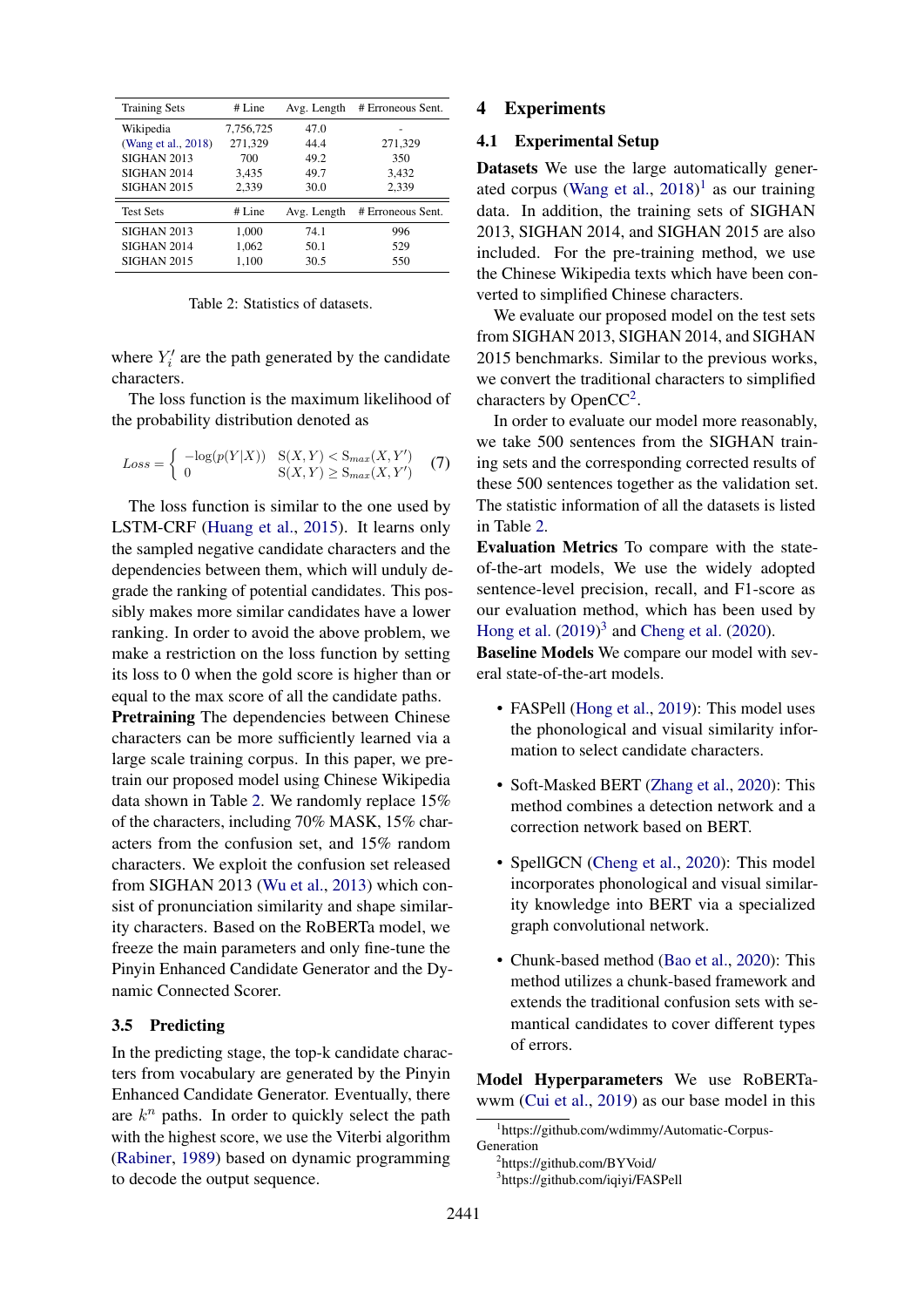<span id="page-5-0"></span>

|                   |                                       |       | Detection-level |       | Correction-level |       |            |  |  |
|-------------------|---------------------------------------|-------|-----------------|-------|------------------|-------|------------|--|--|
| Dataset           | Model                                 | $D-P$ | $D-R$           | $D-F$ | $C-P$            | $C-R$ | $C-F$      |  |  |
|                   | FASPell (Hong et al., 2019)           | 76.2  | 63.2            | 69.1  | 73.1             | 60.5  | 66.2       |  |  |
|                   | BERT (Cheng et al., 2020)             | 79.0  | 72.8            | 75.8  | 77.7             | 71.6  | 74.6       |  |  |
| CSC <sub>13</sub> | SpellGCN (Cheng et al., 2020)         | 80.1  | 74.4            | 77.2  | 78.3             | 72.7  | 75.4       |  |  |
|                   | SpellGCN*                             | 85.2  | 77.7            | 81.2  | 83.4             | 76.1  | 79.6       |  |  |
|                   | RoBERTa (Ours)                        | 85.4  | 77.7            | 81.3  | 83.9             | 76.4  | 79.9       |  |  |
|                   | RoBERTa-DCN (Ours)                    | 86.2  | 78.4            | 82.1  | 84.6             | 76.9  | 80.5       |  |  |
|                   | RoBERTa-Pretrain-DCN (Ours)           | 86.8  | 79.6            | 83.0  | 84.7             | 77.7  | 81.0       |  |  |
|                   | FASPell (Hong et al., 2019)           | 61.0  | 53.5            | 57.0  | 59.4             | 52.0  | 55.4       |  |  |
|                   | BERT (Cheng et al., 2020)             | 65.6  | 68.1            | 66.8  | 63.1             | 65.5  | 64.3       |  |  |
| CSC14             | SpellGCN (Cheng et al., 2020)         | 65.1  | 69.5            | 67.2  | 63.1             | 67.2  | 65.3       |  |  |
|                   | RoBERTa (Ours)                        | 64.2  | 68.4            | 66.2  | 62.7             | 66.7  | 64.6       |  |  |
|                   | RoBERTa-DCN (Ours)                    | 67.6  | 68.6            | 68.0  | 64.9             | 65.9  | 65.4       |  |  |
|                   | RoBERTa-Pretrain-DCN (Ours)           | 67.4  | 70.4            | 68.9  | 65.8             | 68.7  | 67.2       |  |  |
|                   | FASPell (Hong et al., 2019)           | 67.6  | 60.0            | 63.5  | 66.6             | 59.1  | 62.6       |  |  |
|                   | Soft-Masked BERT (Zhang et al., 2020) | 73.7  | 73.2            | 73.5  | 66.7             | 66.2  | 66.4       |  |  |
| CSC15             | BERT (Cheng et al., 2020)             | 73.7  | 78.2            | 75.9  | 70.9             | 75.2  | 73.0       |  |  |
|                   | SpellGCN (Cheng et al., 2020)         | 74.8  | 80.7            | 77.7  | 72.1             | 77.7  | 75.9(74.8) |  |  |
|                   | RoBERTa (Ours)                        | 74.7  | 77.3            | 76.0  | 72.1             | 74.5  | 73.3       |  |  |
|                   | RoBERTa-DCN (Ours)                    | 76.6  | 79.8            | 78.2  | 74.2             | 77.3  | 75.7       |  |  |
|                   | RoBERTa-Pretrain-DCN (Ours)           | 77.1  | 80.9            | 79.0  | 74.5             | 78.2  | 76.3       |  |  |

Table 3: Experimental results of sentence-level precision, recall, and F1-score (%). D, C denote the detection and correction respectively. Since "的", "地", "得" are rarely distinguished on SIGHAN 2013, we remove all the related correction results. To compare more fairly with SpellGCN, we rerun the released code of [Cheng et al.](#page-8-3) [\(2020\)](#page-8-3) and remove all the related correction results. The results are reported with SpellGCN\*. The reported result of SpellGCN on SIGHAN 2015 is not correct, where the precision, recall and F-score don't match. If the precision and recall are correct, F-score should be 74.8.

paper. We utilize AdamW [\(Loshchilov and Hutter,](#page-8-15) [2019\)](#page-8-15) optimizer with learning rate of 5e-5. The training batch size is set to 32, and we train 12 epochs for all the experiments. To better learn the dependencies between characters, we learn the DCN model with MASK token for the first 2 epochs the same with the pretraining method. The number of candidates  $k$  for training is set to 5 and the number for predicting is set to 8. The convolution window size of the Pinyin Enhanced Candidate Generator is set to 3. The dimensions of all the hidden representations are 768. We search learning rate from {2e-5, 3e-5, 5e-5} and select the best model on the validation set.

# 4.2 Experimental Results

The experimental results are shown in Table [3.](#page-5-0) Our proposed RoBERTa-DCN model has the best detection and correction performance on the three SIGHAN test sets. Both FASPell and SpellGCN models use sophisticated techniques to incorporate the phonological and visual information and achieve a relatively good performance. Our DCN model is more focused on the incoherence problem and modeling the dependencies of the output tokens. Our proposed model exceeds FASPell and

SpellGCN by simply using a Pinyin Enhanced Candidate Generator to model the phonological information, which also illustrates the effectiveness of DCN.

When we pre-train DCN using wiki data, the model gets further improvement in the effectiveness. This indicates that modeling the dependencies between output Chinese characters is important. DCN may achieve better performance if more data are used to learn the dependencies.

Soft-Masked BERT uses detection network and correction network simultaneously. In contrast, our DCN model predicts the target sequence directly, and the different tokens between the input sequence and the target sequence are regarded as the detection results. As shown in the experimental results, compared to Soft-Masked BERT, our method improves 5.5% and 9.9% on detection and correction respectively.

To compare with some other state-of-the-art works, we also evaluate our proposed model using the official evaluation toolkit<sup>[4](#page-5-1)</sup> of SIGHAN 2015 in Table [4.](#page-6-0) The Chunk-based method, which uses a series of methods to construct the candidate set,

<span id="page-5-1"></span><sup>4</sup> http://nlp.ee.ncu.edu.tw/resource/csc.html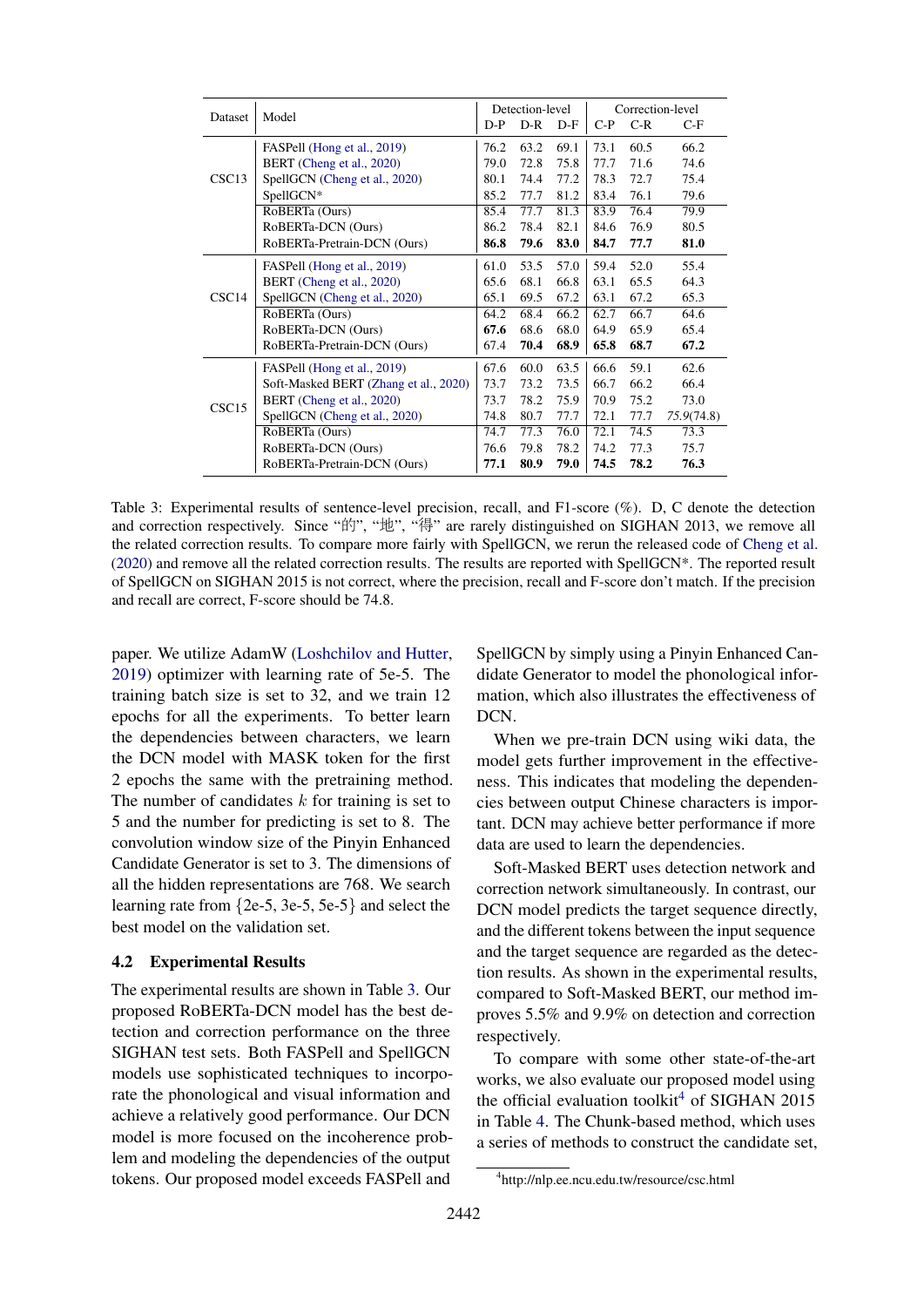<span id="page-6-0"></span>

| Model                                 |       | Detection-level |      |       | Correction-level |       |      |      |  |  |
|---------------------------------------|-------|-----------------|------|-------|------------------|-------|------|------|--|--|
|                                       | D-Acc | D-P             | D-R  | $D-F$ | C-Acc            | $C-P$ | C-R  | C-F  |  |  |
| Chunk-based method (Bao et al., 2020) | 76.8  | 88.1            | 62.0 | 72.8  | 74.6             | 87.3  | 57.6 | 69.4 |  |  |
| BERT (Cheng et al., 2020)             | 83.0  | 85.9            | 78.9 | 82.3  | 81.5             | 85.5  | 75.8 | 80.5 |  |  |
| SpellGCN (Cheng et al., 2020)         | 83.7  | 85.9            | 80.6 | 83.1  | 82.2             | 85.4  | 77.6 | 81.3 |  |  |
| RoBERTa (Ours)                        | 83.2  | 86.6            | 78.6 | 82.4  | 81.8             | 86.2  | 75.8 | 80.7 |  |  |
| RoBERTa-DCN (Ours)                    | 84.2  | 86.4            | 81.1 | 83.7  | 82.8             | 86.0  | 78.4 | 82.0 |  |  |
| RoBERTa-Pretrain-DCN (Ours)           | 84.6  | 88.0            | 80.2 | 83.9  | 83.2             | 87.6  | 77.  | 82.1 |  |  |

Table 4: The performance evaluated by official tools on SIGHAN 2015.

<span id="page-6-1"></span>

| Sampling Method                   |         | D-F C-F |
|-----------------------------------|---------|---------|
| Top-k of vocabulary               | 89.7    | - 88.7  |
| Multinomial distribution sampling | 88.1    | 87.6    |
| Random sampling                   | 12.2    | -73     |
| Top-k of confusion set            | 358 347 |         |

Table 5: Effect of the candidate generation methods.

achieves good performance for precision. However, the recall of this method is relatively low, and the F-score of our method significantly outperforms the chunk-based method by more than 10%. Similarly, our model also achieves a better result than SpellGCN.

<span id="page-6-2"></span>Model D-P D-R D-F C-P C-R C-F RoBERTa-DCN 89.8 89.6 89.7 88.8 88.6 88.7 - PECGenerator | 87.7 88.4 88.1 86.7 87.4 87.1 - DCScorer 87.4 88.4 87.9 86.8 87.8 87.3 - weighted loss 87.6 89.0 88.3 86.8 88.2 87.5 RoBERTa | 86.1 89.2 87.6 85.5 88.6 87.0

Table 6: Ablation Study of DCN on validation set. PECGenerator is the Pinyin Enhanced Candidate Generator. Weighted loss refers to the condition of loss. When we remove the PECGenerator, the RoBERTa generates the candidates by predicting the candidate characters. When the DCScorer is removed, the model selects the top-1 predicted result as the correct character.

#### 4.3 Effect of Candidate Generation

The performance of DCN varies with the candidate generation strategy and the number of sampled candidate characters. We compare the effects of four sampling methods for training, which are sampling top-k candidates from vocabulary, sampling top-k candidates from the confusion set, random sampling from the vocabulary and sampling from a multinomial distribution. For the multinomial distribution sampling, the probabilities are obtained from the Softmax output of the Pinyin Enhanced Candidate Generator. All the subsequent experiments are conducted on the validation set. The experimental results are shown in Table [5.](#page-6-1)

From Table [5,](#page-6-1) we can see that the top-k of vocabulary method has the best performance. The multinomial distribution sampling also has a good performance, while the random sampling and top-k of confusion set cannot achieve good performance. This means that sampling some difficult candidates is more beneficial to the model training to improve the model discriminative ability.

We also conduct experiments with the effect of the number of candidates. Figure  $2(a)$  shows the change curve of the effect when the number of candidates for training increase. The effect gradually

gets better as the number of candidates increases at the beginning, and the effect no longer has a significant improvement after the number of candidates for prediction exceeds 5. Figure [2\(b\)](#page-7-1) shows the performance when we fix the number of training candidates as 5 and increase the number of prediction candidates. The performance keeps improving as the number of prediction candidates increases.

#### 4.4 Ablation Study

We conduct a series of experiments to determine which component in the DCN model plays a more important role. Table [6](#page-6-2) shows the results of our experiments. When we remove the Pinyin Enhanced Candidate Generator, both the detection and correction F-scores decrease about 1.5%. This demonstrates that the phonological information plays an important role in candidates generation methods. When we remove the dynamic connected scorer, the detection F-score decreases nearly 2%, which indicates that the dependencies between Chinese characters are important for the CSC task. Similarly, the weighted loss also help our models improve the performance.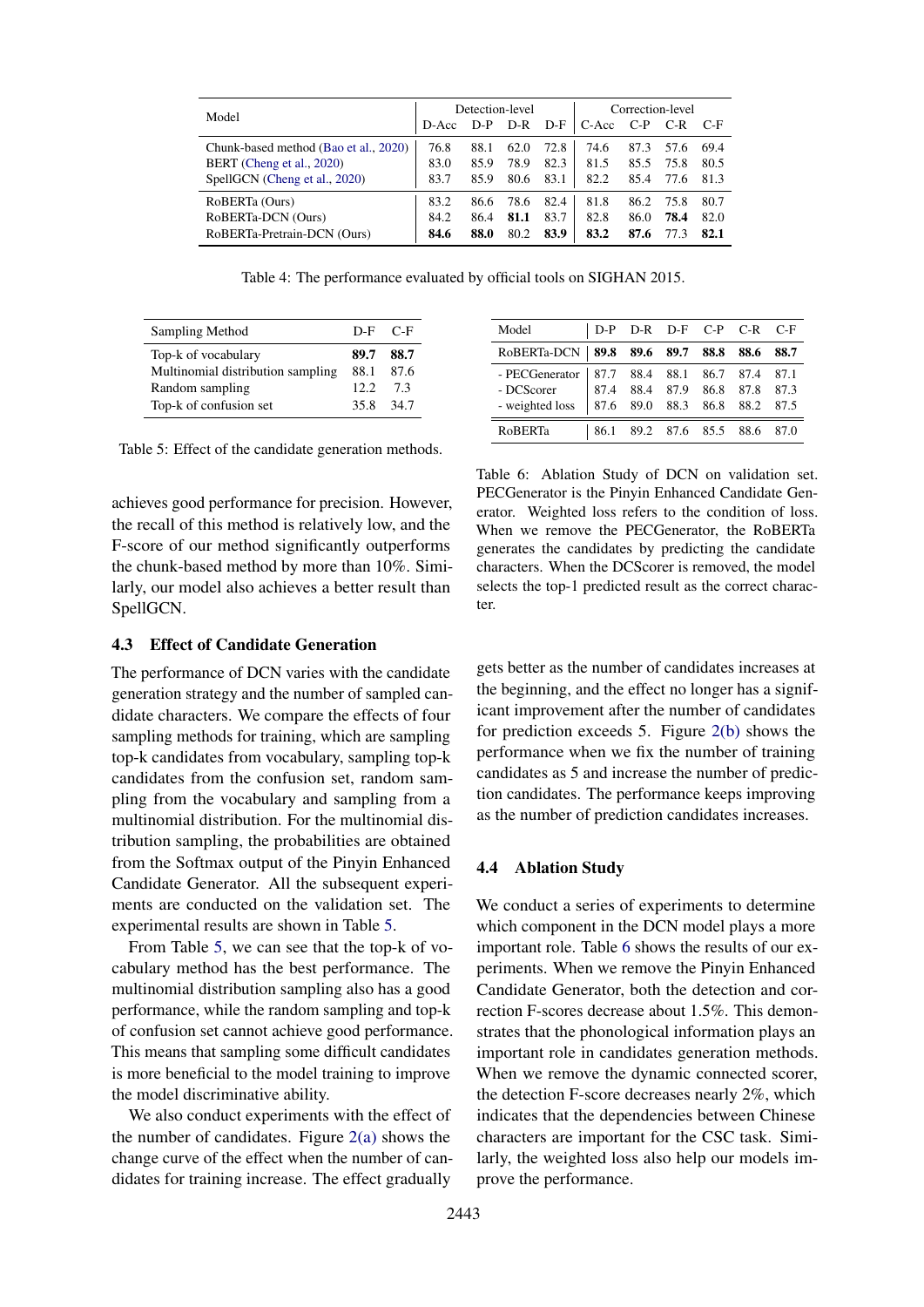<span id="page-7-0"></span>

<span id="page-7-1"></span>Figure 2: The effect of the number of candidates.

<span id="page-7-2"></span>

| Result:      |                   |   |             |                    |                         |                          |                           |                      |                      |                       |                           |                   |                        |              |                     |                                          |                |            |                      |                 |         |
|--------------|-------------------|---|-------------|--------------------|-------------------------|--------------------------|---------------------------|----------------------|----------------------|-----------------------|---------------------------|-------------------|------------------------|--------------|---------------------|------------------------------------------|----------------|------------|----------------------|-----------------|---------|
|              |                   |   |             |                    | 第                       | w                        | 次<br>77 F                 | 迟                    | ▽道<br>1.1.1.1.1<br>. |                       | 李                         | ノート<br>39         | 明                      | 常<br>OC.     | 常                   | 赤<br>                                    | しょう 道          | 由          |                      |                 |         |
| 经            | $\pm$<br>         | 步 | 实<br>.<br>  | 她                  | 地<br>.<br>dia.<br>-7555 | $\overline{\phantom{a}}$ | 思<br>KX)<br><b>Pr. 5.</b> | ___<br>赤<br>المتوسين | 到                    | K¥N.<br>$\circ$<br>Αń | ₩¥<br>里<br>12. MA<br>725. | 太隐<br>松东洋<br>n an | 朝<br>K.M.N             | 尝检<br>-K.W.N | 尝                   | 在                                        | 到<br>1.1.1.1.1 | 汉<br>1.11  | 徐輝<br>长大才            | 1和<br>1.1.1.1.1 | 享       |
| 近            | 情<br>.<br>1.1.1.1 | 部 | 认<br>.<br>. | 当官ト<br><b>K. 3</b> | 的<br>.                  | 以<br>1.1.1.1.1           | - 茨 ドート                   | 在<br>.               | 倒                    | .                     | 一行<br>- K. 34<br>.        | $\pm$ T<br>.      | "一敏<br><b>F</b> ------ | 【长丫——】       | $\overline{K}$<br>⊳ | 迟<br><b><i>P.A.A</i></b><br>. <b>. .</b> | 1诵1            | 再<br>.<br> | 语<br><b>Kongress</b> | 题<br>1.1.1.1.1  |         |
| Input:<br>今  | 天                 | 不 | 是           | 他                  | 第                       | $\overline{\phantom{a}}$ | 次                         | 赤                    | 道                    |                       | 李                         | 大                 | 明                      | 常            | 常                   | 赤                                        | 道              | 中          | 文                    | 课               | $\circ$ |
| Target:<br>今 | $-$<br>大          | 不 | 是           | 他                  | 第                       | $\overline{\phantom{a}}$ | 次                         | 迟                    | 到                    |                       | 李                         | 大                 | 明                      | 常            | 常                   | 迟                                        | 到              | 由          | 文                    | 课               | $\circ$ |

Figure 3: An example of Viterbi decoding. "赤道" in this sentence should be corrected to "迟到". Translation of this example: *Today is not the first time he is late. Daming Li is often late to Chinese class.*

<span id="page-7-3"></span>

Figure 4: The comparison of detection F-score between RoBERTa and DCN on single-character error and multi-character error validation sets.

# 4.5 Case Study and Analysis

We find that the DCN model performs better than the vanilla RoBERTa model on consecutive errors. Figure [3](#page-7-2) shows an example of consecutive errors. The vanilla RoBERTa model cannot detect it well and can only partially correct it because consecutive errors will influence each other. In contrast, DCN can correct it completely. The best path for this example is shown in this figure. The correct Chinese characters "迟到" did not rank first, but the path including "迟到" have the highest score because they are more fluent than other candidate combinations. This example also shows that our

model can alleviate the incoherent problem.

Figure [4](#page-7-3) shows the detection F-score of RoBERTa and DCN on single-character and multicharacter error sets. DCN performs better than RoBERTa in both single-character and multicharacter level cases. The effect of DCN is more obvious in the multi-character cases, which also shows that DCN has some advantages for multicharacter type errors. At the same time, the performance of single-character error cases is much better than multi-character error cases, which indicates that DCN still has much room to improve for multi-character errors.

By comparing the results of RoBERTa and RoBERTa with the candidate generator. We find that 96.7% of the correct characters are in the top-5 candidates of RoBERTa. In contrast, 98.6% of the correct characters are in the top-5 candidates of RoBERTa with candidate generator. This result illustrates that the Pinyin Enhanced Candidate Generator can generate better candidates.

# 5 Conclusion

In this paper, we propose a novel model named DCN to solve the incoherent problem in the CSC task. To better incorporate the phonological information, we propose a simple and effective Pinyin Enhanced Candidate Generator. The experimental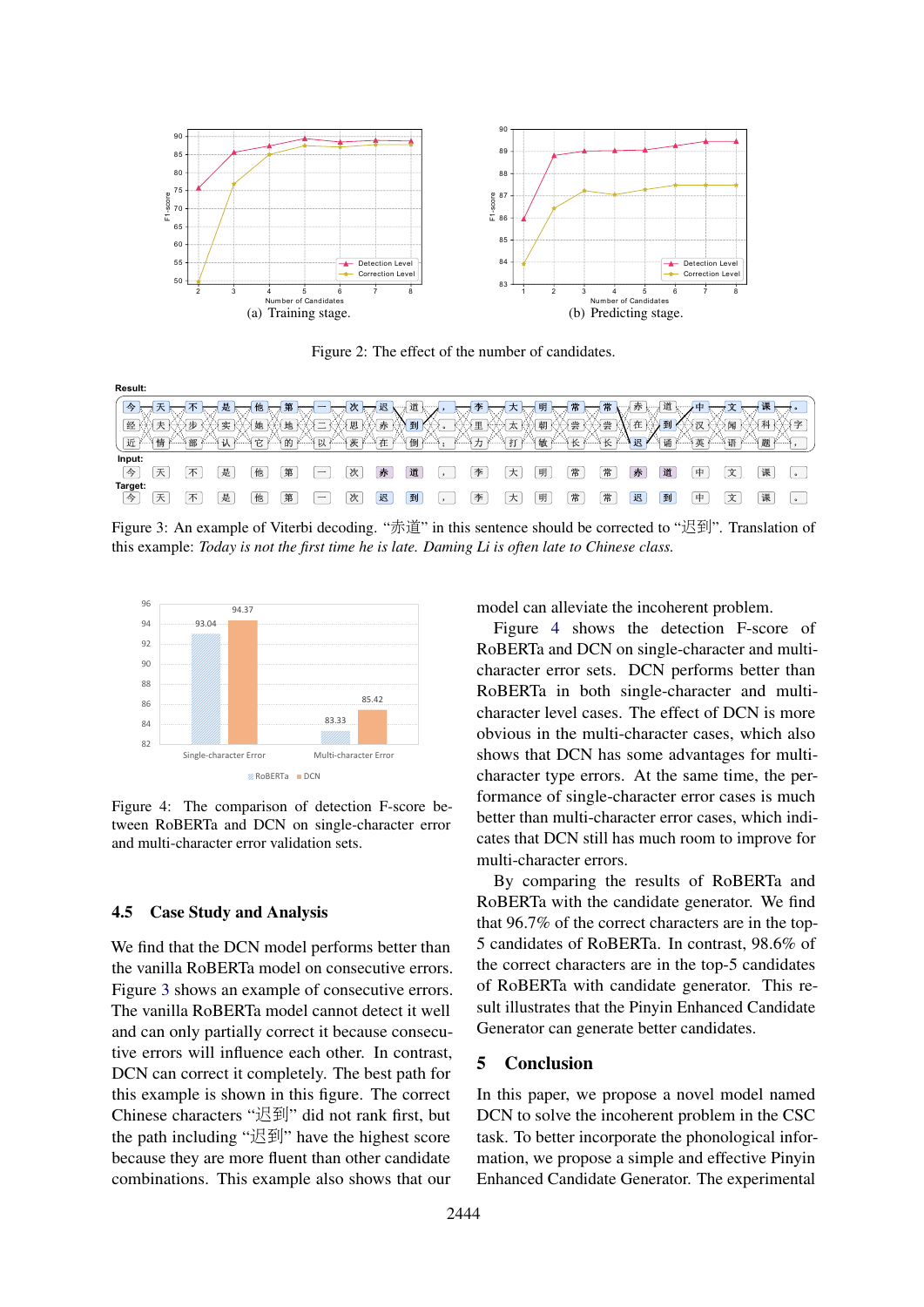results show that our proposed model has achieved the state-of-the-art performance on three datasets. DCN may also be utilized on other tasks such as non-autoregressive machine translation. As for future work, how to make better use of phonological and visual information still needs to be discussed.

# Acknowledgements

This work was supported by the National Key Research and Development Program of China (No. 2018YFC0832302). I would like to thank the anonymous reviewers and Xiaoxue Wang for their insightful comments and suggestions.

#### References

- <span id="page-8-11"></span>Zuyi Bao, Chen Li, and Rui Wang. 2020. [Chunk-based](https://doi.org/10.18653/v1/2020.findings-emnlp.184) [Chinese spelling check with global optimization.](https://doi.org/10.18653/v1/2020.findings-emnlp.184) In *Findings of the Association for Computational Linguistics: EMNLP 2020*, pages 2031–2040, Online. Association for Computational Linguistics.
- <span id="page-8-3"></span>Xingyi Cheng, Weidi Xu, Kunlong Chen, Shaohua Jiang, Feng Wang, Taifeng Wang, Wei Chu, and Yuan Qi. 2020. [SpellGCN: Incorporating phono](https://doi.org/10.18653/v1/2020.acl-main.81)[logical and visual similarities into language models](https://doi.org/10.18653/v1/2020.acl-main.81) [for Chinese spelling check.](https://doi.org/10.18653/v1/2020.acl-main.81) In *Proceedings of the 58th Annual Meeting of the Association for Computational Linguistics*, pages 871–881, Online. Association for Computational Linguistics.
- <span id="page-8-13"></span>Junyoung Chung, Caglar Gulcehre, KyungHyun Cho, and Yoshua Bengio. 2014. Empirical evaluation of gated recurrent neural networks on sequence modeling. *arXiv preprint arXiv:1412.3555*.
- <span id="page-8-8"></span>Yiming Cui, Wanxiang Che, Ting Liu, Bing Qin, Ziqing Yang, Shijin Wang, and Guoping Hu. 2019. Pre-training with whole word masking for chinese bert. *arXiv preprint arXiv:1906.08101*.
- <span id="page-8-10"></span>Daniel Dahlmeier and Hwee Tou Ng. 2012. [Better](https://www.aclweb.org/anthology/N12-1067) [evaluation for grammatical error correction.](https://www.aclweb.org/anthology/N12-1067) In *Proceedings of the 2012 Conference of the North American Chapter of the Association for Computational Linguistics: Human Language Technologies*, pages 568-572, Montréal, Canada. Association for Computational Linguistics.
- <span id="page-8-4"></span>Jacob Devlin, Ming-Wei Chang, Kenton Lee, and Kristina Toutanova. 2019. [BERT: Pre-training of](https://doi.org/10.18653/v1/N19-1423) [deep bidirectional transformers for language under](https://doi.org/10.18653/v1/N19-1423)[standing.](https://doi.org/10.18653/v1/N19-1423) In *Proceedings of the 2019 Conference of the North American Chapter of the Association for Computational Linguistics: Human Language Technologies, Volume 1 (Long and Short Papers)*, pages 4171–4186, Minneapolis, Minnesota. Association for Computational Linguistics.
- <span id="page-8-6"></span>Jiatao Gu, James Bradbury, Caiming Xiong, Victor O. K. Li, and Richard Socher. 2018. [Non](https://openreview.net/forum?id=B1l8BtlCb)[autoregressive neural machine translation.](https://openreview.net/forum?id=B1l8BtlCb) In *6th International Conference on Learning Representations, ICLR 2018, Vancouver, BC, Canada, April 30 - May 3, 2018, Conference Track Proceedings*. Open-Review.net.
- <span id="page-8-5"></span>Jiatao Gu and Xiang Kong. 2020. Fully nonautoregressive neural machine translation: Tricks of the trade. *arXiv preprint arXiv:2012.15833*.
- <span id="page-8-12"></span>Jiatao Gu, Changhan Wang, and Junbo Zhao. 2019. [Levenshtein transformer.](https://proceedings.neurips.cc/paper/2019/hash/675f9820626f5bc0afb47b57890b466e-Abstract.html) In *Advances in Neural Information Processing Systems 32: Annual Conference on Neural Information Processing Systems 2019, NeurIPS 2019, December 8-14, 2019, Vancouver, BC, Canada*, pages 11179–11189.
- <span id="page-8-0"></span>Yuzhong Hong, Xianguo Yu, Neng He, Nan Liu, and Junhui Liu. 2019. [FASPell: A fast, adaptable, sim](https://doi.org/10.18653/v1/D19-5522)[ple, powerful Chinese spell checker based on DAE](https://doi.org/10.18653/v1/D19-5522)[decoder paradigm.](https://doi.org/10.18653/v1/D19-5522) In *Proceedings of the 5th Workshop on Noisy User-generated Text (W-NUT 2019)*, pages 160–169, Hong Kong, China. Association for Computational Linguistics.
- <span id="page-8-14"></span>Zhiheng Huang, Wei Xu, and Kai Yu. 2015. Bidirectional lstm-crf models for sequence tagging. *arXiv preprint arXiv:1508.01991*.
- <span id="page-8-9"></span>John D. Lafferty, Andrew McCallum, and Fernando C. N. Pereira. 2001. Conditional random fields: Probabilistic models for segmenting and labeling sequence data. In *Proceedings of the Eighteenth International Conference on Machine Learning (ICML 2001), Williams College, Williamstown, MA, USA, June 28 - July 1, 2001*, pages 282–289. Morgan Kaufmann.
- <span id="page-8-1"></span>Chao-Lin Liu, Min-Hua Lai, Yi-Hsuan Chuang, and Chia-Ying Lee. 2010. [Visually and phonologically](https://www.aclweb.org/anthology/C10-2085) [similar characters in incorrect simplified Chinese](https://www.aclweb.org/anthology/C10-2085) [words.](https://www.aclweb.org/anthology/C10-2085) In *Coling 2010: Posters*, pages 739–747, Beijing, China. Coling 2010 Organizing Committee.
- <span id="page-8-2"></span>Xiaodong Liu, Kevin Cheng, Yanyan Luo, Kevin Duh, and Yuji Matsumoto. 2013. [A hybrid Chinese](https://www.aclweb.org/anthology/W13-4409) [spelling correction using language model and sta](https://www.aclweb.org/anthology/W13-4409)[tistical machine translation with reranking.](https://www.aclweb.org/anthology/W13-4409) In *Proceedings of the Seventh SIGHAN Workshop on Chinese Language Processing*, pages 54–58, Nagoya, Japan. Asian Federation of Natural Language Processing.
- <span id="page-8-7"></span>Yinhan Liu, Myle Ott, Naman Goyal, Jingfei Du, Mandar Joshi, Danqi Chen, Omer Levy, Mike Lewis, Luke Zettlemoyer, and Veselin Stoyanov. 2019. Roberta: A robustly optimized bert pretraining approach. *arXiv preprint arXiv:1907.11692*.
- <span id="page-8-15"></span>Ilya Loshchilov and Frank Hutter. 2019. [Decou](https://openreview.net/forum?id=Bkg6RiCqY7)[pled weight decay regularization.](https://openreview.net/forum?id=Bkg6RiCqY7) In *7th International Conference on Learning Representations, ICLR 2019, New Orleans, LA, USA, May 6-9, 2019*. OpenReview.net.